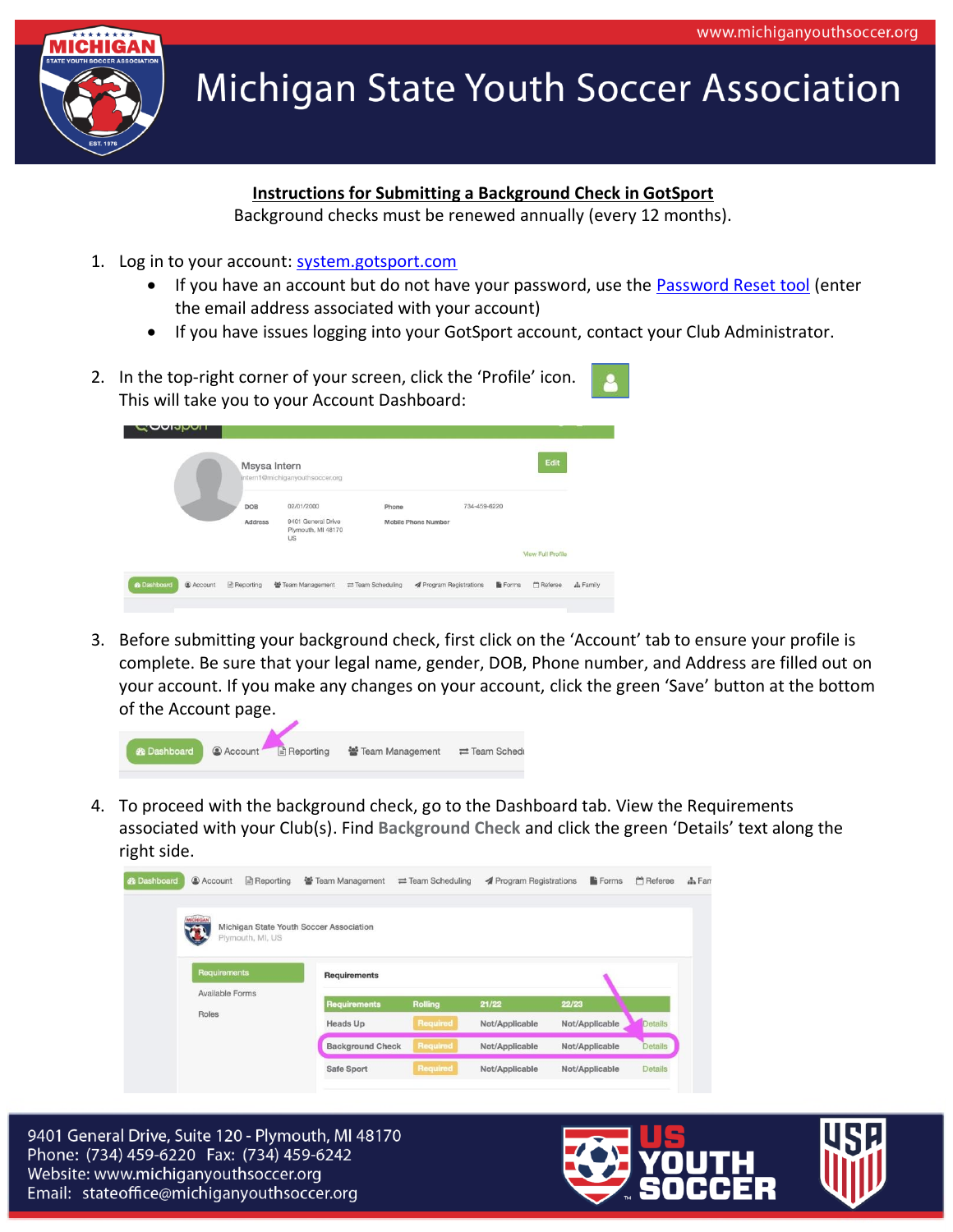

**Michigan State Youth Soccer Association** 

5. Click the blue 'Submit New Report' button.

Note: If you already have a background check submission associated with your account, you may not need to submit a new report at this time. You can review your Report History, including Status, to determine if a new check is needed.

|    | <b>Report History</b> |                       |         |               |  |  |
|----|-----------------------|-----------------------|---------|---------------|--|--|
| ID | <b>Date Submitted</b> | <b>Date Completed</b> | Updated | <b>Status</b> |  |  |

- 6. Complete & Submit the Background Check Request form. Be sure to enter your LEGAL name, confirm your SSN and DOB, answer the Yes/No disclosure questions, review the Background Check Agreement, and add/save your signature. Once the form is complete, click the blue 'Submit' button at the bottom.
- 7. Once the initial form is submitted, review your payment options.
	- If your club uses RM Voucher Codes for background checks, enter the Voucher Code (provided by your Club) in the displayed box. Click Submit.



• If your club did not provide you a RM Voucher Code, and/or if you do not see the option to type in a Voucher Code, click Credit Card Checkout. Fill out the corresponding payment form. Click Pay.

**Credit Card Checkout** 

| <b>Charged Today</b><br><b>Total</b>                 | \$7.50<br>\$7.50 |  |
|------------------------------------------------------|------------------|--|
| Credit Card Information<br>Credit Card Number        |                  |  |
| Card Number                                          |                  |  |
| <b>Expiration Date</b>                               | Cvc Code         |  |
| MM/YYYY                                              | <b>CVV</b>       |  |
| <b>Payment Terms</b><br>□ Yes Agree To Payment Terms |                  |  |

Note: If paying via credit card, you will receive an automated email receipt with the subject "GotSport Payment" to confirm your payment details.

9401 General Drive, Suite 120 - Plymouth, MI 48170 Phone: (734) 459-6220 Fax: (734) 459-6242 Website: www.michiganyouthsoccer.org Email: stateoffice@michiganyouthsoccer.org